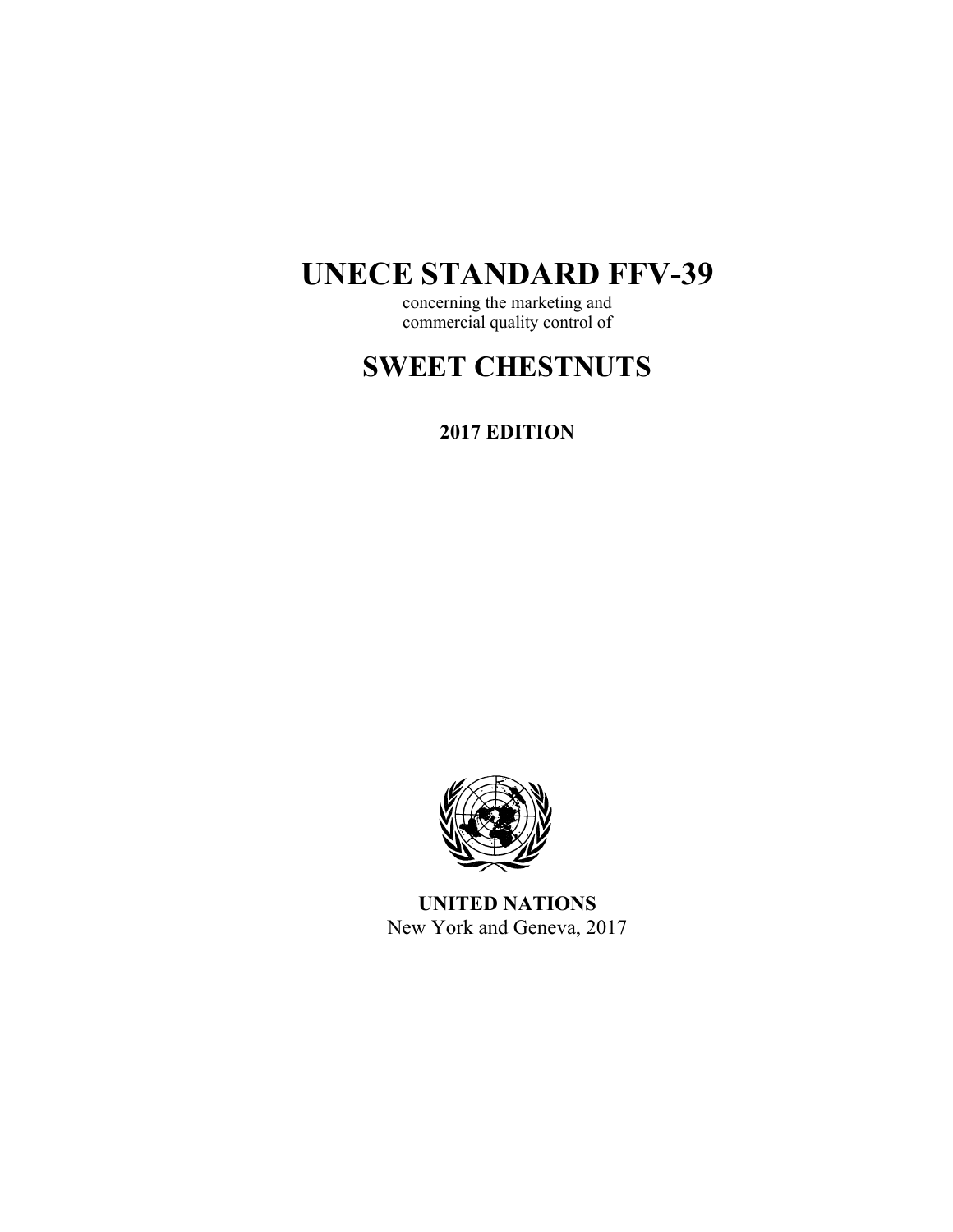#### **NOTE**

#### **Working Party on Agricultural Quality Standards**

The commercial quality standards developed by the Working Party on Agricultural Quality Standards of the United Nations Economic Commission for Europe (UNECE) help facilitate international trade, encourage highquality production, improve profitability and protect consumer interests. UNECE standards are used by governments, producers, traders, importers and exporters, and other international organizations. They cover a wide range of agricultural products, including fresh fruit and vegetables, dry and dried produce, seed potatoes, meat, cut flowers, eggs and egg products.

Any member of the United Nations can participate, on an equal footing, in the activities of the Working Party. For more information on agricultural standards, please visit our website <www.unece.org/trade/agr>.

The present revised Standard for Sweet Chestnuts is based on document ECE/CTCS/WP.7/2016/14, reviewed and adopted by the Working Party at its seventy-second session.

Aligned with the Standard Layout (2017)

The designations employed and the presentation of the material in this publication do not imply the expression of any opinion whatsoever on the part of the United Nations Secretariat concerning the legal status of any country, territory, city or area or of its authorities, or concerning the delimitation of its frontiers or boundaries. Mention of company names or commercial products does not imply endorsement by the United Nations.

All material may be freely quoted or reprinted, but acknowledgement is requested.

Please contact us at the following address with any comments or enquiries:

Agricultural Standards Unit Economic Cooperation and Trade Division United Nations Economic Commission for Europe Palais des Nations CH-1211 Geneva 10, Switzerland E-mail: agristandards@unece.org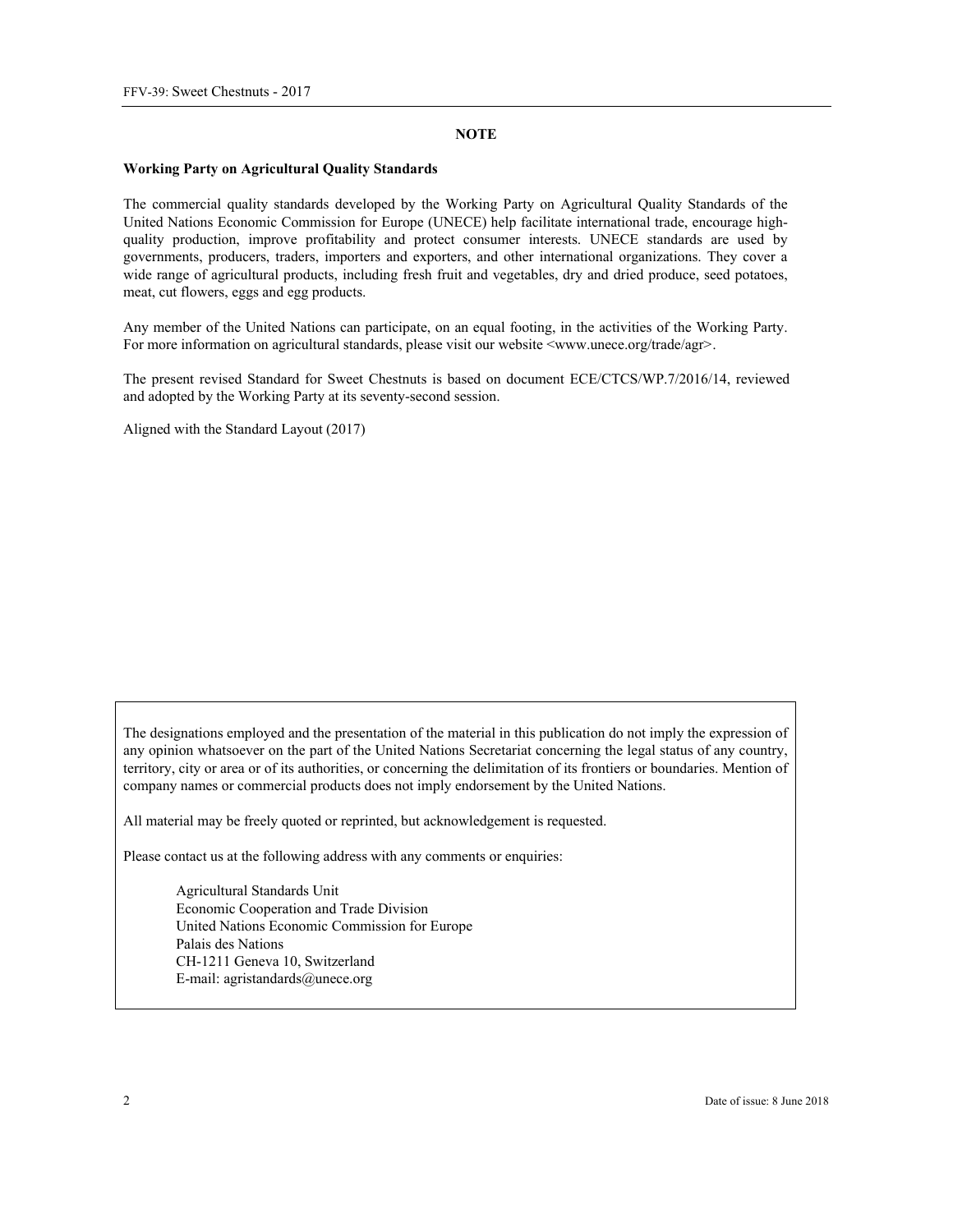# **UNECE Standard FFV-39 concerning the marketing and commercial quality control of Sweet Chestnuts**

## **I. Definition of produce**

This standard applies to sweet chestnuts in the shell but with the spiny husk removed of varieties (cultivars) grown from *Castanea sativa* Mill. (sweet chestnuts), *Castanea crenata* Siebold et Zucc. (Japanese chestnuts) and their hybrids, to be supplied fresh to the consumer, sweet chestnuts for industrial processing being excluded.

Sweet chestnuts with non-septate nuts may be marketed under a special commercial denomination (e.g. marrons).

## **II. Provisions concerning quality**

The purpose of the standard is to define the quality requirements for sweet chestnuts after preparation and packaging.

However, if applied at stages following export, products may show in relation to the requirements of the standard:

- a slight lack of freshness and turgidity
- for products graded in classes other than the "Extra" Class, a slight deterioration due to their development and their tendency to perish.

The holder/seller of products may not display such products or offer them for sale, or deliver or market them in any manner other than in conformity with this standard. The holder/seller shall be responsible for observing such conformity.

#### **A. Minimum requirements**

In all classes, subject to the special provisions for each class and the tolerances allowed, the sweet chestnuts must be:

- intact; however, slight superficial cracks are not considered as a defect, provided the kernel is physically protected
- sound; produce affected by rotting or other deterioration such as to make it unfit for consumption is excluded
- clean, practically free of any visible foreign matter
- practically free from pests
- practically free from damage caused by pests, including the presence of dead insects and/or mites, their debris or excreta
- free of shrivelling or drying out
- free of externally visible sprouting
- free of abnormal external moisture
- free of any foreign smell and/or taste.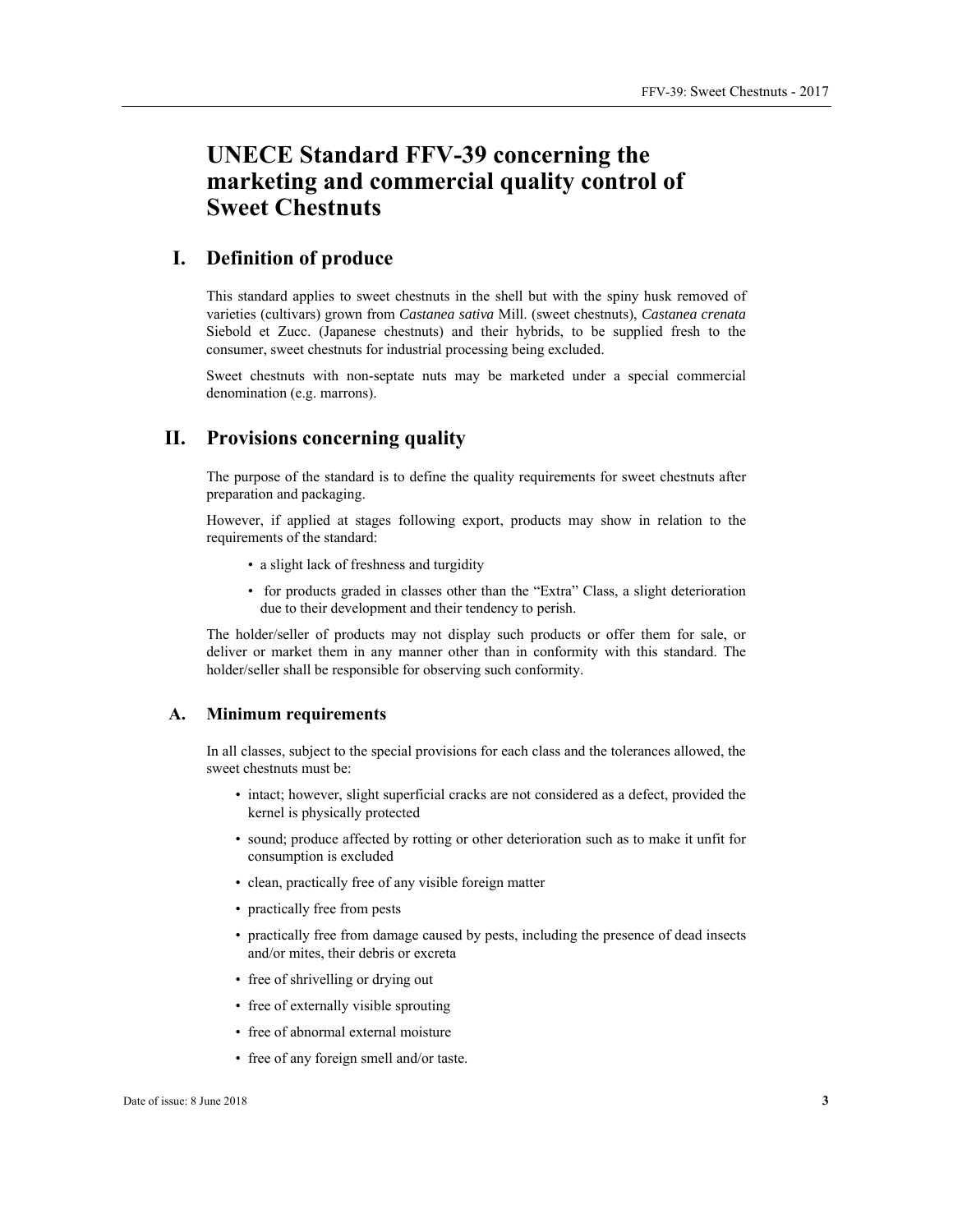The development and condition of the sweet chestnuts must be such as to enable them:

- to withstand transportation and handling
- to arrive in satisfactory condition at the place of destination.

## **B. Classification**

Sweet chestnuts are classified in three classes, as defined below:

### **(i)** *"***Extra***"* **Class**

Sweet chestnuts in this class must be of superior quality. They must be characteristic of the variety and/or commercial type.

They must be free from defects, with the exception of very slight superficial defects, provided these do not affect the general appearance of the produce, the quality, the keeping quality and presentation in the package.

#### **(ii) Class I**

Sweet chestnuts in this class must be of good quality. They must be characteristic of the variety and/or commercial type.

The following slight defects, however, may be allowed, provided these do not affect the general appearance of the produce, the quality, the keeping quality and presentation in the package:

- a slight defect in shape
- slight defects in colouring.

#### **(iii) Class II**

This class includes sweet chestnuts that do not qualify for inclusion in the higher classes but satisfy the minimum requirements specified above.

The following defects may be allowed, provided the sweet chestnuts retain their essential characteristics as regards the quality, the keeping quality and presentation:

- defects in shape
- defects in colouring.

## **III. Provisions concerning sizing**

Size is determined by the number of nuts per kg or by diameter i.e. the diameter of each nut or a diameter range.

- (a) When sized by number
	- The minimum size shall be 125 nuts per kg.

To ensure uniformity in size, the difference in weight between the 10 smallest and the 10 largest nuts taken in a sample of 1 kg in each package shall not be more than 100 g.

- (b) When sized by diameter.
	- The minimum size shall be 20 mm.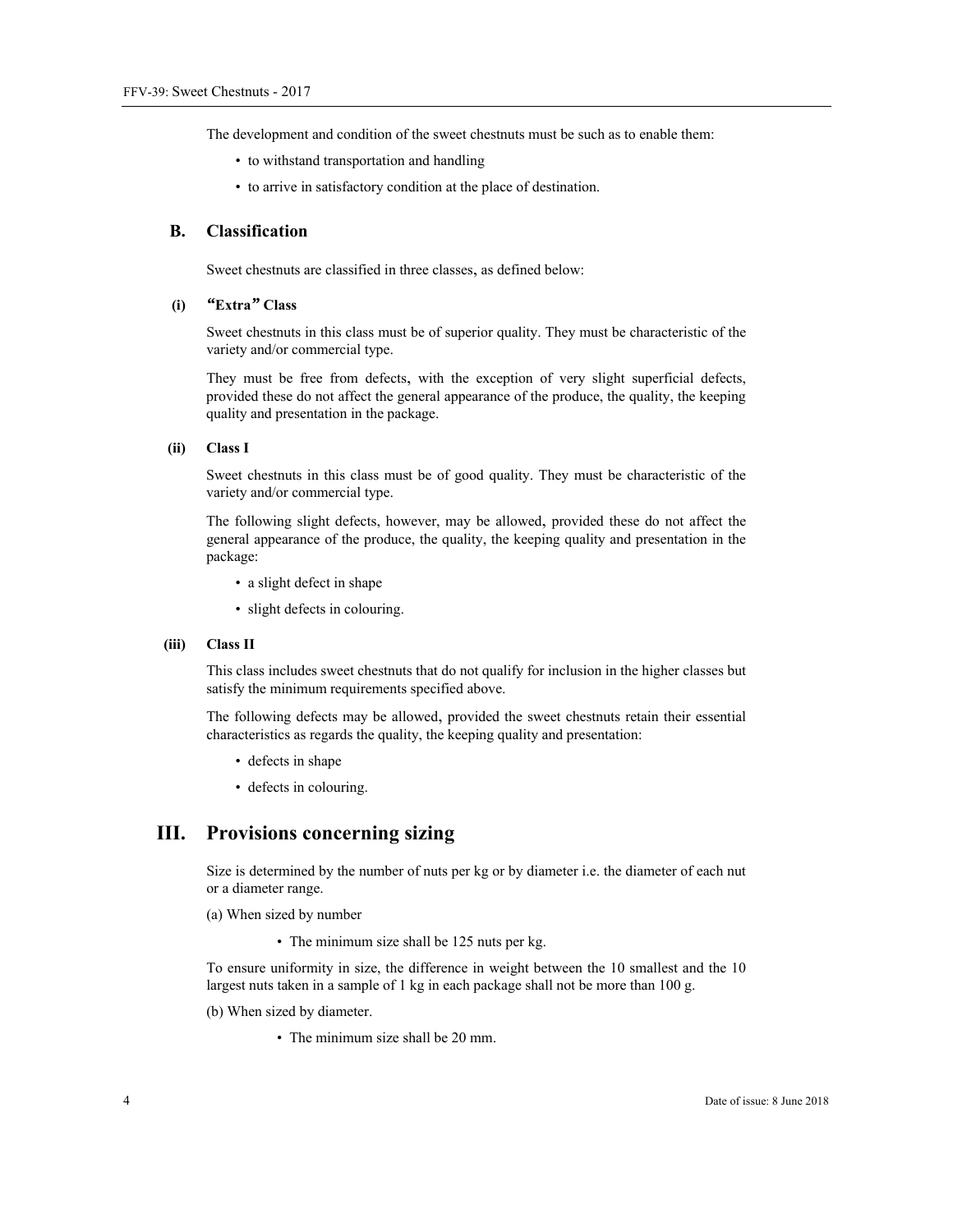## **IV. Provisions concerning tolerances**

At all marketing stages, tolerances in respect of quality and size shall be allowed in each lot for produce not satisfying the requirements of the class indicated.

## **A. Quality tolerances**

|                                                                               | Tolerances allowed<br>percentage of defective produce by<br>count |                |          |
|-------------------------------------------------------------------------------|-------------------------------------------------------------------|----------------|----------|
|                                                                               |                                                                   |                |          |
| Defects allowed                                                               | "Extra"<br>Class                                                  | Class I        | Class II |
| (a) Tolerances for sweet chestnuts not satisfying the quality<br>requirements | 6                                                                 | 10             | 15       |
| of which no more than                                                         |                                                                   |                |          |
| damaged, dried and/or<br>shrivelled                                           | $\mathcal{D}_{\mathcal{L}}$                                       | $\overline{4}$ |          |
| affected by decay (mould, rot)                                                | 1                                                                 | 3              | 5        |
| living pests                                                                  | $\Omega$                                                          | $\Omega$       |          |
| damage caused by pests                                                        | $\theta$                                                          | 3              |          |
| slight externally visible sprouting                                           | $\Omega$                                                          | $\theta$       | 5        |
| (b) Size tolerances                                                           | 10                                                                | 10             | 10       |
| Tolerances for other defects<br>(c)                                           |                                                                   |                |          |
| septate nuts if the commercial type<br>"non-septate nuts" is indicated        | 20                                                                | 20             | 20       |

## **V. Provisions concerning presentation**

## **A. Uniformity**

The contents of each package must be uniform and contain only sweet chestnuts of the same origin, variety or commercial type, quality and size and appreciably of the same degree of development.

For "Extra" Class, the sweet chestnuts must be of uniform colouring.

The visible part of the contents of the package must be representative of the entire contents.

## **B. Packaging**

The sweet chestnuts must be packed in such a way as to protect the produce properly.

The materials used inside the package must be clean and of a quality such as to avoid causing any external or internal damage to the produce. The use of materials, particularly of paper or stamps bearing trade specifications, is allowed, provided the printing or labelling has been done with non-toxic ink or glue.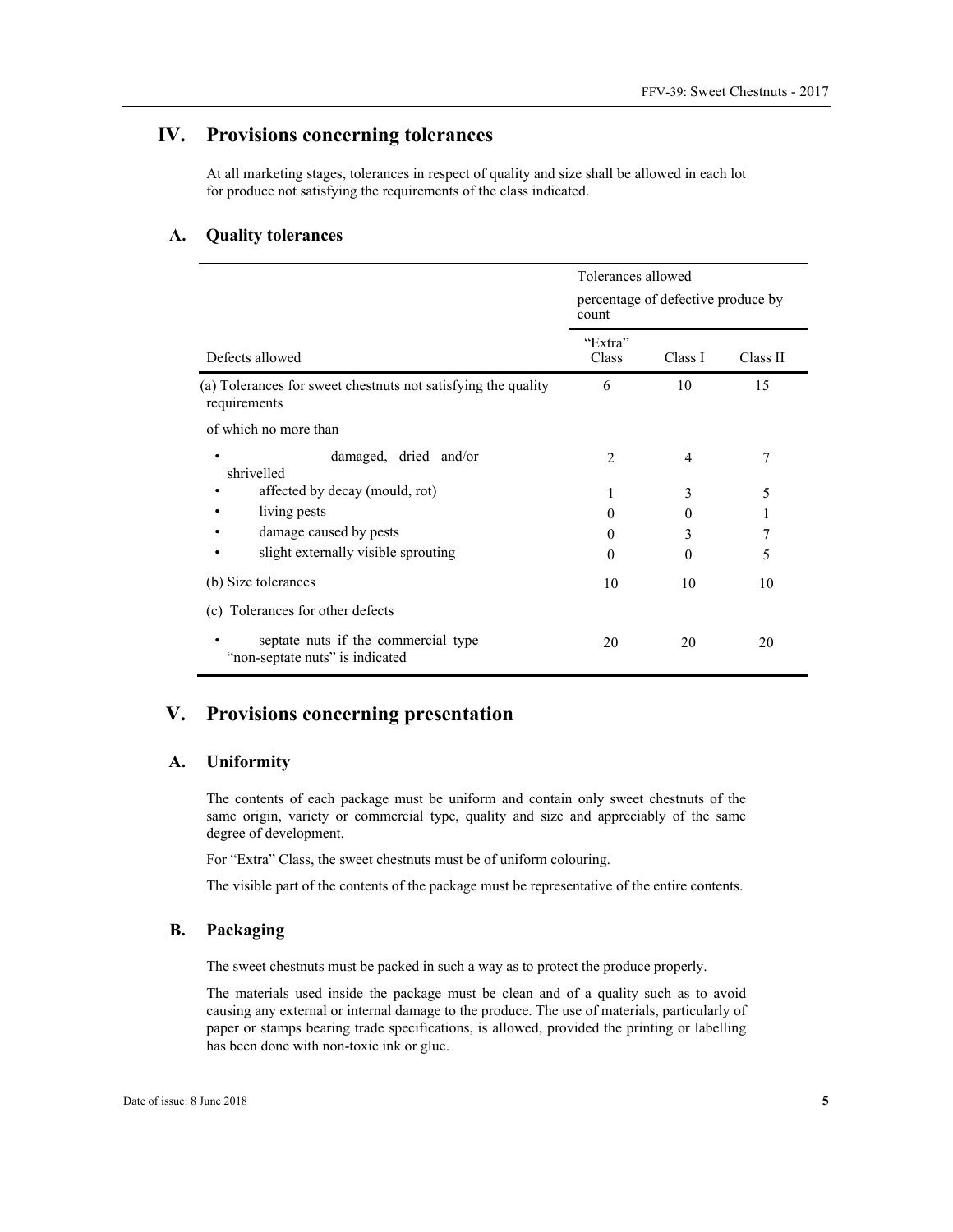Packages must be free of all foreign matter.

## **VI. Provisions concerning marking**

Each package<sup>1</sup> must bear the following particulars, in letters grouped on the same side, legibly and indelibly marked, and visible from the outside:

## **A. Identification**

Packer and/or dispatcher/exporter:

Name and physical address (e.g. street/city/region/postal code and, if different from the country of origin, the country) or a code mark officially recognized by the national authority<sup>2</sup> if the country applying such a system is listed in the UNECE database.

## **B. Nature of produce**

- "Sweet chestnuts" or "Japanese chestnuts" if the contents are not visible from the outside
- "Marrons" for non-septate nuts where applicable
- Name of the variety (optional).

## **C. Origin of produce**

• Country of origin<sup>3</sup> and, optionally, district where grown, or national, regional or local place name.

### **D. Commercial specifications**

- Class
- Size expressed as
	- number of nuts contained in 1 kg.
	- minimum and maximum diameter in mm.

## **E. Official control mark (optional)**

Adopted 1983

 $\overline{a}$ 

<sup>&</sup>lt;sup>1</sup> These marking provisions do not apply to sales packages presented in packages. However, they do

apply to sales packages (pre-packages) presented individually. 2 The national legislation of a number of countries requires the explicit declaration of the name and address. However, in the case where a code mark is used, the reference "packer and/or dispatcher (or equivalent abbreviations)" must be indicated in close connection with the code mark, and the code mark should be preceded with the ISO 3166 (alpha) country/area code of the recognizing country, if not the country of origin.<br><sup>3</sup> The full or a commonly used name should be indicated.